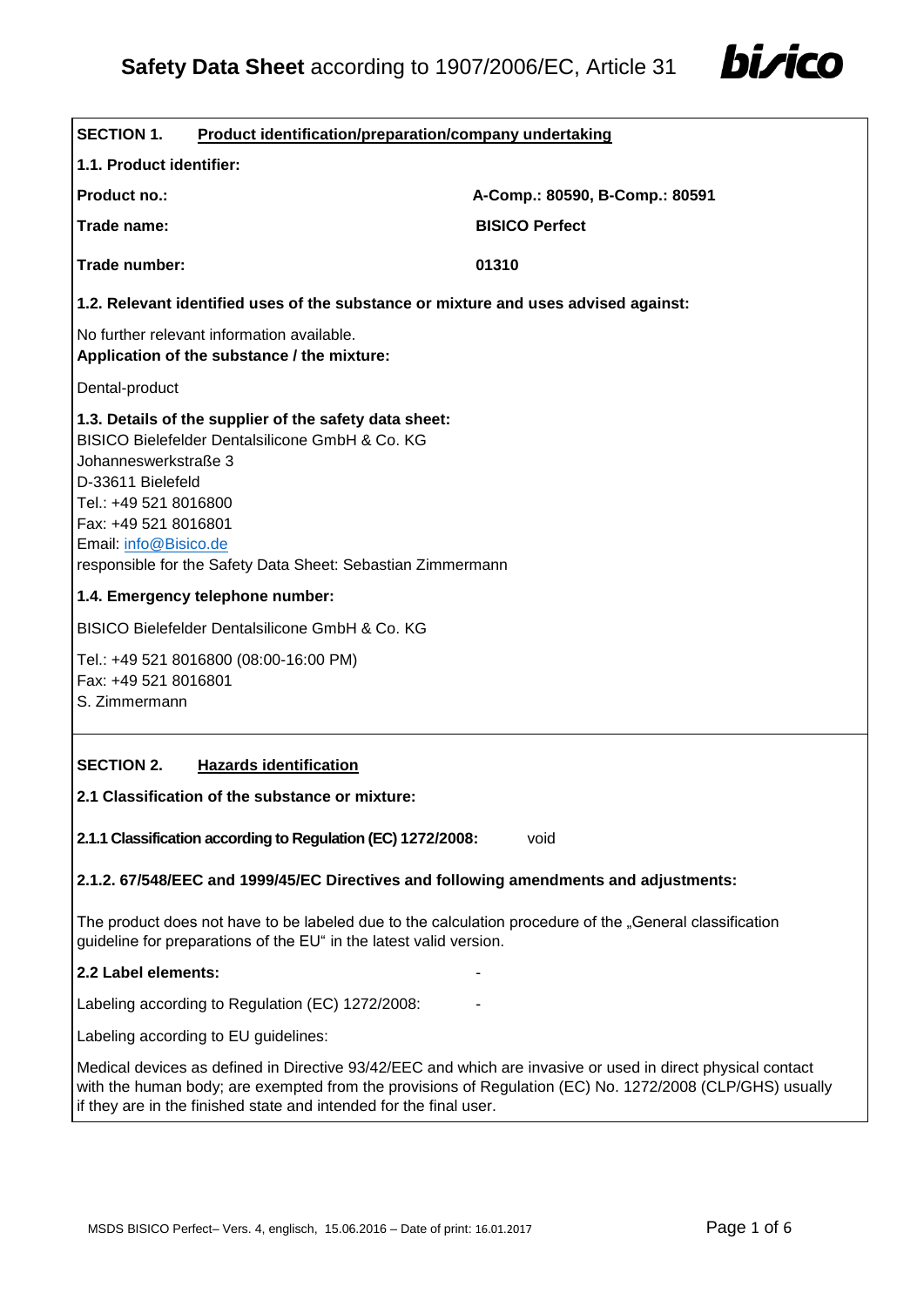| Safety Data Sheet according to 1907/2006/EC, Article 31                                                                                                                                                                                                                                                                                                                                                                                                                                                                                                                        | bi <i>r</i> ico |  |
|--------------------------------------------------------------------------------------------------------------------------------------------------------------------------------------------------------------------------------------------------------------------------------------------------------------------------------------------------------------------------------------------------------------------------------------------------------------------------------------------------------------------------------------------------------------------------------|-----------------|--|
| 2.3. Other hazards:                                                                                                                                                                                                                                                                                                                                                                                                                                                                                                                                                            |                 |  |
| <b>Results of PBT and vPvB assessment:</b>                                                                                                                                                                                                                                                                                                                                                                                                                                                                                                                                     |                 |  |
| PBT: not applicable                                                                                                                                                                                                                                                                                                                                                                                                                                                                                                                                                            |                 |  |
| vPvB: not applicable                                                                                                                                                                                                                                                                                                                                                                                                                                                                                                                                                           |                 |  |
|                                                                                                                                                                                                                                                                                                                                                                                                                                                                                                                                                                                |                 |  |
| <b>SECTION 3.</b><br><b>Composition/Information of Ingredients</b>                                                                                                                                                                                                                                                                                                                                                                                                                                                                                                             |                 |  |
| 3.1. Substances:                                                                                                                                                                                                                                                                                                                                                                                                                                                                                                                                                               |                 |  |
| 3.2. Mixtures:                                                                                                                                                                                                                                                                                                                                                                                                                                                                                                                                                                 |                 |  |
| <b>Chemical characterization:</b>                                                                                                                                                                                                                                                                                                                                                                                                                                                                                                                                              |                 |  |
| <b>Description:</b>                                                                                                                                                                                                                                                                                                                                                                                                                                                                                                                                                            |                 |  |
| mixture of Polydimethylpolymethyl-hydrogensiloxan, Vinylmethylpolymethyl-siloxan, Paraffin and<br>Siliciumdioxid                                                                                                                                                                                                                                                                                                                                                                                                                                                               |                 |  |
| <b>Hazardous components:</b>                                                                                                                                                                                                                                                                                                                                                                                                                                                                                                                                                   | none            |  |
| <b>SECTION 4.</b><br><b>First-aid measures</b><br>4.1. Description of first aid measures:<br><b>General information:</b><br>no special measures required<br>after skin contact:<br>wash with plenty of water and soap<br>rinse with plenty of water and consult a doctor<br>after eye contact:<br>If symptoms persist consult a doctor<br>after swallowing:<br>4.2. Most important symptoms and effects, both acute and delayed:<br>Information not available<br>4.3. Indication of any immediate medical attention and special treatment needed:<br>Information not available |                 |  |
| <b>SECTION 5.</b><br><b>Fire fighting measures</b><br>5.1 Extinguishing media:<br>$CO2$ , water<br>5.2. Special hazards arising from the substance or mixture:<br>For more information see chapter 10 "stability and reactivity"<br>5.3. Advice for firefighters:<br><b>Protective equipment:</b><br>no special measures required                                                                                                                                                                                                                                              |                 |  |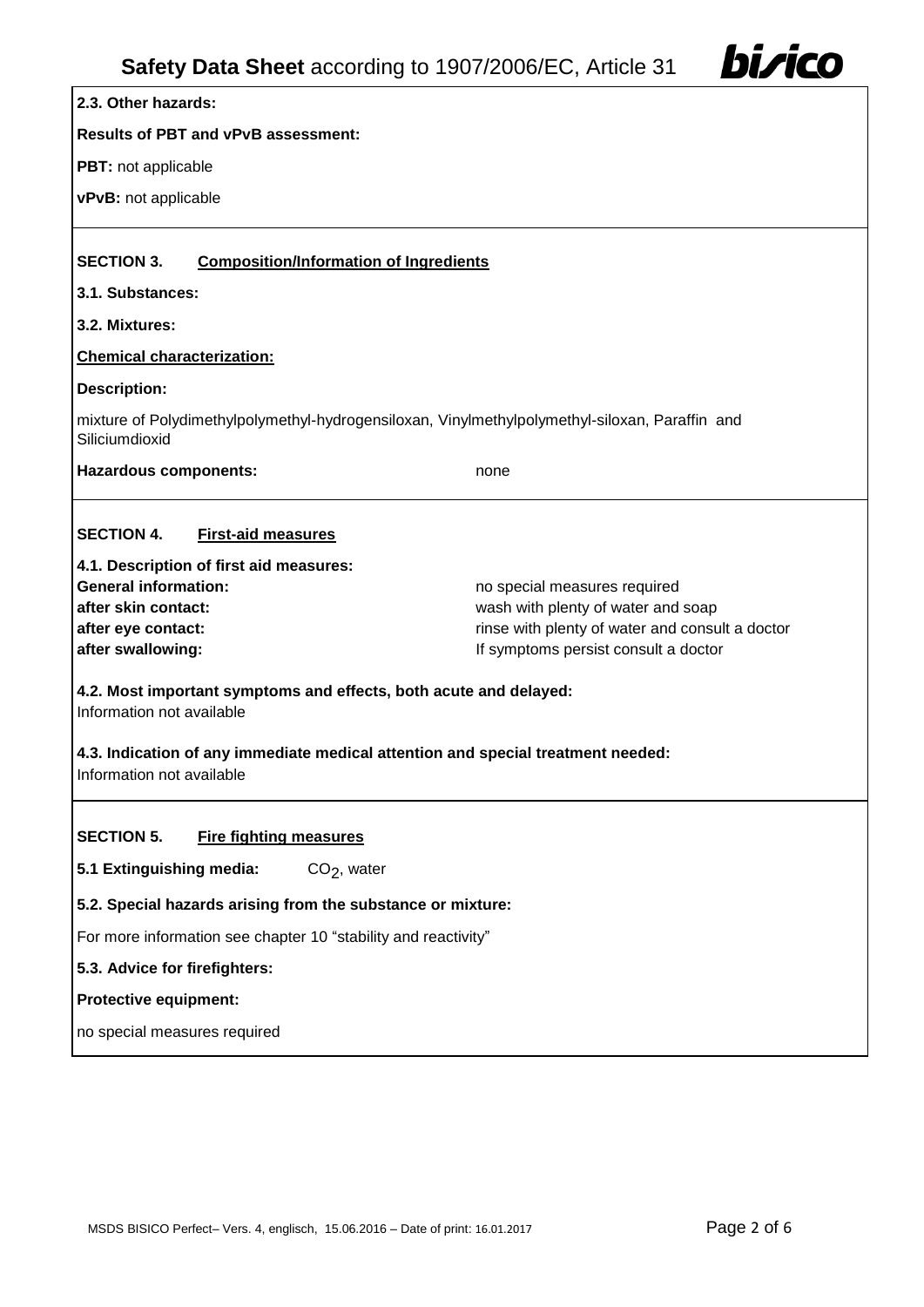

## **SECTION 6. Accidental release measures 6.1. Personal precautions, protective equipment and emergency procedures:** not required **6.2. Environmental precautions:** no special measures required **6.3. Methods and material for containment and cleaning up:** pick up mechanically **Additional information:** - **6.4. Reference to other sections:** See Section 7 for information on safe handling See Section 8 for information on personal protection equipment

See Section 13 for disposal information

## **SECTION 7. Handling and storage**

**7.1. Precautions for safe handling: Information for safe handling:** For dental use only. No special measures required **Recommendation for fire and explosion protection:** No special measures required **7.2. Conditions for safe storage, including any incompatibilities: Storage: Requirements at storerooms and containers:** No special measures required **Requirements for storage with other products:** not required **Further information on storage conditions:** none **7.3. Specific end use(s):** No further relevant information available

## **SECTION 8. Exposure controls/personal protection**

#### **8.1. Control parameters:**

**Components with limits of values to be supervised at the workplace:**The product does not contain any relevant quantities of materials with critical values that have to be monitored at the workplace

| relevant quantities of materials with critical values that have to be monitored at the workplace |                          |  |
|--------------------------------------------------------------------------------------------------|--------------------------|--|
| Additional information:                                                                          |                          |  |
| The lists valid during the making were used as basis.                                            |                          |  |
| 8.2. Exposure controls:                                                                          |                          |  |
| Personal protective equipment:                                                                   | -                        |  |
| <b>General measures of protection and hygiene:</b>                                               | normal hygienic measures |  |
| <b>Respiratory protection:</b>                                                                   | not required             |  |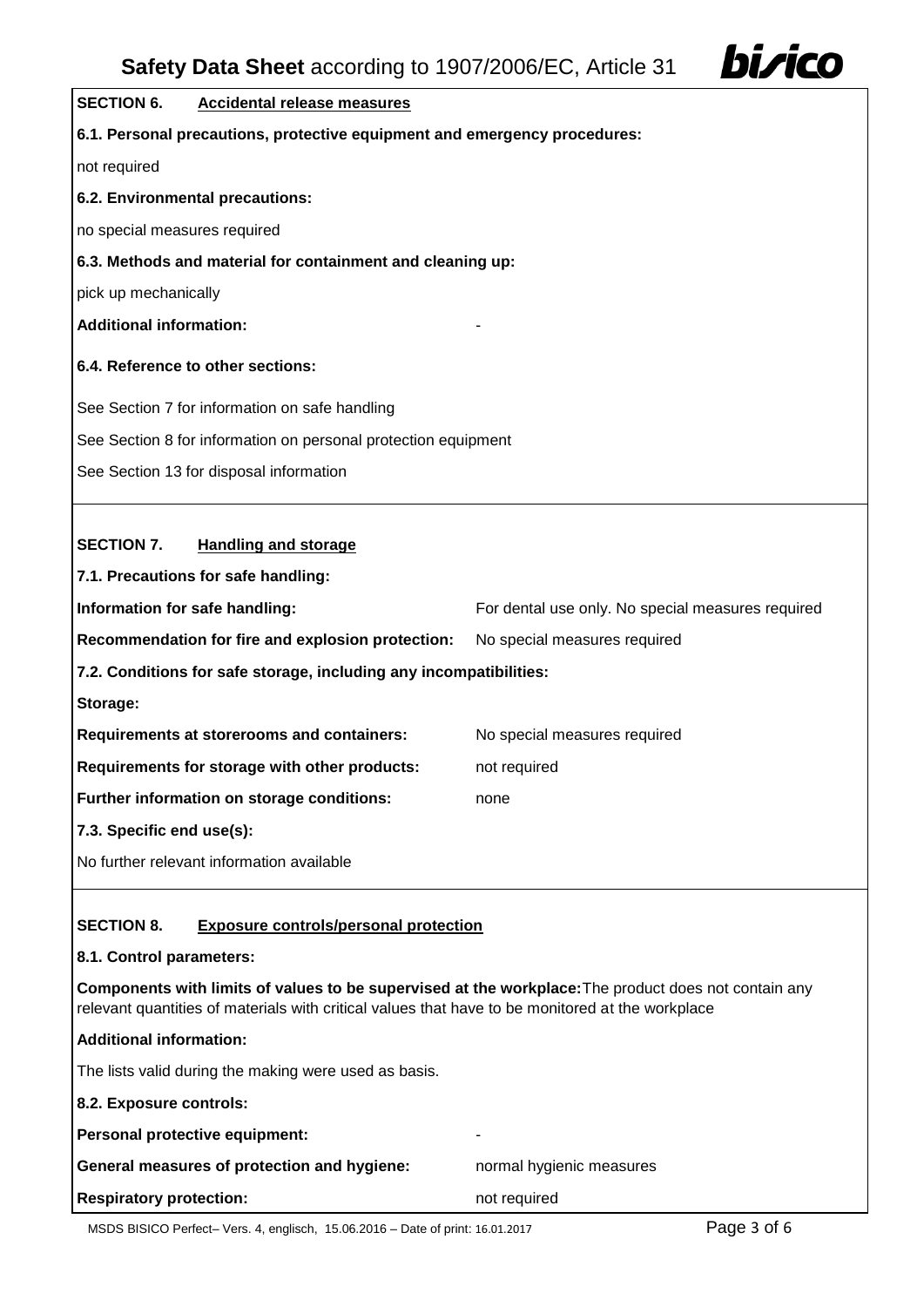

| <b>Protection of hands:</b>                                  | not required                               |                                |  |
|--------------------------------------------------------------|--------------------------------------------|--------------------------------|--|
| Eye protection:                                              | not absolute required                      |                                |  |
|                                                              |                                            |                                |  |
| <b>SECTION 9.</b><br><b>Physical and chemical properties</b> |                                            |                                |  |
| 9.1. Information on basic physical and chemical properties:  |                                            |                                |  |
| Appearance:                                                  |                                            |                                |  |
| Form:                                                        | Paste                                      |                                |  |
| Color:                                                       |                                            | A-Comp.: white, B-Comp.: green |  |
| Odor:                                                        | odorless                                   |                                |  |
|                                                              | Value Unit                                 | Method                         |  |
| Information on change in the physical state                  |                                            |                                |  |
| <b>Melting point/melting range:</b>                          | n.a.                                       | $^{\circ}C$                    |  |
| <b>Boiling point/boiling range:</b>                          | n.a.                                       | $^{\circ}C$                    |  |
| Flash point:                                                 | n.a.                                       | $^{\circ}C$                    |  |
| <b>Autoignition temperature:</b>                             | n.a.                                       |                                |  |
| Danger of explosion:                                         | none                                       |                                |  |
| Density:                                                     | 1,32 $(20^{\circ}C)$                       | g/cm <sup>3</sup>              |  |
| Vapor pressure:                                              | n.a.                                       | mbar                           |  |
| <b>Viscosity:</b>                                            | Paste                                      |                                |  |
| pH:                                                          | neutral                                    |                                |  |
| Solubility in/miscibility with:                              | Partially soluble in toluene, petrol ether |                                |  |
| Water:                                                       | insoluble                                  |                                |  |
| <b>Content of solvents:</b>                                  | none                                       |                                |  |
| <b>Organic solvents:</b>                                     |                                            |                                |  |
| Water:                                                       |                                            |                                |  |
| <b>Content of solids:</b>                                    | n.a.                                       |                                |  |
| 9.2. Other information:                                      | no information available                   |                                |  |
|                                                              |                                            |                                |  |

### **SECTION 10. Stability and reactivity**

| 10.1. Reactivity:                                   |  |
|-----------------------------------------------------|--|
| 10.2. Chemical stability:                           |  |
| <b>Conditions to avoid:</b>                         |  |
| No decomposition if used according to specification |  |
| 10.3. Possibility of hazardous reactions:           |  |
| 10.4. Conditions to avoid:                          |  |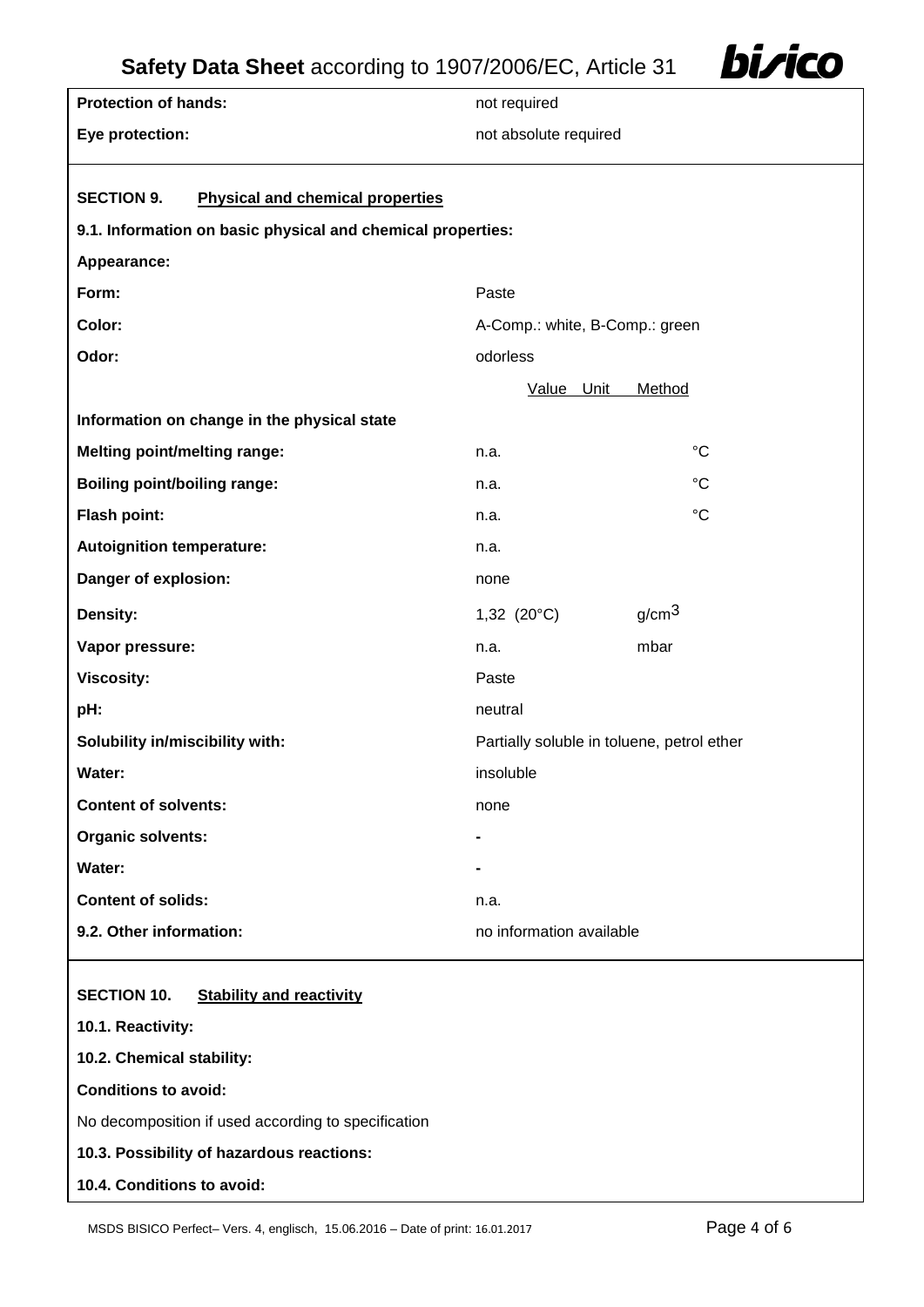

# **10.5. Incompatible materials: 10.6. Hazardous decomposition products:** none **SECTION 11. Toxicological information 11.1. Information on toxicological effects: Acute toxicity: - Primary irritation: skin:** no irritating effect **eye:** no irritating effect **Additional toxicological information:** When used and handled according to specifications, the product does not have any harmful effects to our experience and the information provided to us. **SECTION 12. Ecological information 12.1. Toxicity:** Information not available. **12.2. Persistence and degradability: Information not available. 12.3. Bioaccumulative potential:** Information not available. **12.4. Mobility in soil:** Information not available. **12.5. Results of PBT and vPvB assessment: PBT:** not applicable **vPvB:** not applicable **12.6. Other adverse effects: Classification of water endangerment:** WGK 1 (German regulation): slightly hazardous for water **SECTION 13. Disposal consideration 13.1. Waste treatment methods: Product: Recommendation:** Small quantities can be disposed of with household waste. Use proper landfill disposal or incineration in accordance with local, state and federal regulations **Uncleaned packaging: Recommendation:** Disposal must be made according to official regulations.